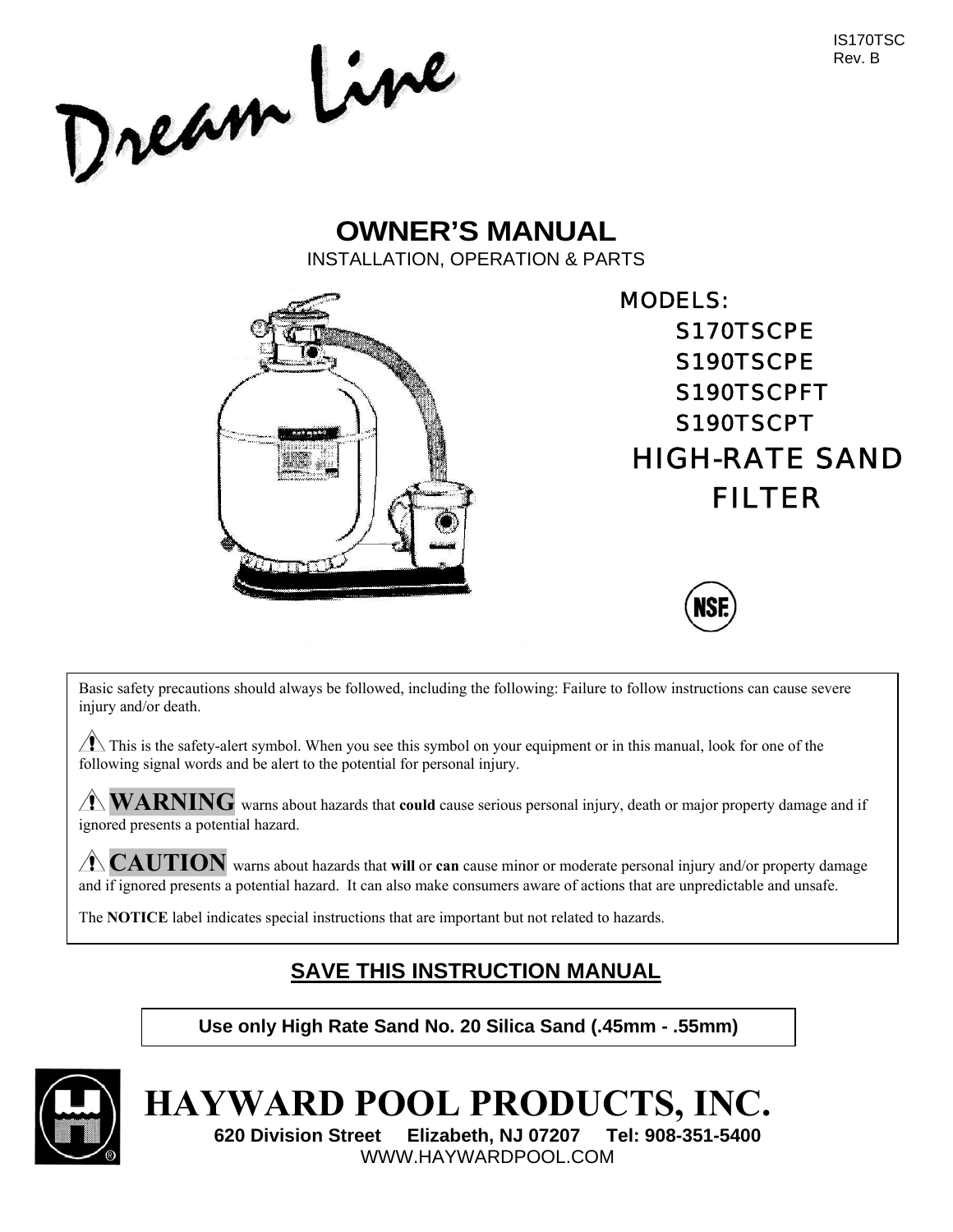

### $\hat{\Lambda}$  -  $\mathbf{WARNING}$  - Read and follow all instructions in this owner's manual and on the equipment. Failure to **follow instructions can cause severe injury and/or death**.



Suction in suction outlets and/or suction outlet covers which are, damaged, broken, cracked, missing, or unsecured can cause severe injury and/or death due to the following entrapment hazards:

**Hair Entrapment**- Hair can become entangled in suction outlet cover.

**Limb Entrapment**- A limb inserted into an opening of a suction outlet sump or suction outlet cover that is damaged, broken, cracked, missing, or not securely attached can result in a mechanical bind or swelling of the limb.

**Body Suction Entrapment**- A negative pressure applied to a large portion of the body or limbs can result in an entrapment.

**Evisceration/ Disembowelment** - A negative pressure applied directly to the intestines through an unprotected suction outlet sump or suction outlet cover which is, damaged, broken, cracked, missing, or unsecured can result in evisceration/ disembowelment.

**Mechanical Entrapment**- There is potential for jewelry, swimsuit, hair decorations, finger, toe or knuckle to be caught in an opening of a suction outlet cover resulting in mechanical entrapment.



#### **WARNING** - **To Reduce the risk of Entrapment Hazards:**

When outlets are small enough to be blocked by a person, a minimum of two functioning suction outlets per pump must be installed. Suction outlets in the same plane (i.e. floor or wall), must be installed a minimum of three feet (3') [1 meter] apart, as measured from near point to near point.

o Dual suction fittings shall be placed in such locations and distances to avoid "dual blockage" by a user.

- o Dual suction fittings shall not be located on seating areas or on the backrest for such seating areas.
- o The maximum system flow rate shall not exceed the flow rating of as listed on Table 2.
- o Never use Pool or Spa if any suction outlet component is damaged, broken, cracked, missing, or not securely attached.
- o Replace damaged, broken, cracked, missing, or not securely attached suction outlet components immediately.
- o In addition two or more suction outlets per pump installed in accordance with latest NSPI, IAF Standards and CPSC guidelines, follow all National, State, and Local codes applicable.
- o Installation of a vacuum release or vent system, which relieves entrapping suction, is recommended.

**WARNING – Failure to remove pressure test plugs and/or plugs used in winterization of the pool/spa from the suction outlets can result in an increase potential for suction entrapment as described above.**

**WARNING – Failure to keep suction outlet components clear of debris, such as leaves, dirt, hair, paper and other material can result in an increase potential for suction entrapment as described above.**

**WARNING – Suction outlet components have a finite life, the cover/grate should be inspected frequently and replaced at least every ten years or if found to be damaged, broken, cracked, missing, or not securely attached.**

**CAUTION – Components such as the filtration system, pumps and heater must be positioned so as to prevent their being used as means of access to the pool by young children.**

**WARNING – Never operate or test the circulation system at more than 40 PSI.**

**CAUTION – All electrical wiring MUST be performed by a qualified professional, and MUST conform to local codes and regulations.**

**WARNING – Never change the filter control valve position while the pump is running.**



**WARNING – Hazardous Pressure.** Pool and spa water circulation systems operate under hazardous pressure during start up, normal operation, and after pump shut off. Stand clear of circulation system equipment during pump start up. Failure to follow safety and operation instructions could result in violent separation of the pump housing and cover, and/or filter housing and clamp due to pressure in the system, which could cause property damage, severe personal injury, or death. Before servicing pool and

spa water circulation system, all system and pump controls must be in off position and filter manual air relief valve must be in open position. Before starting system pump, all system valves must be set in a position to allow system water to return back to the pool. Do not change filter control valve position while system pump is running. Before starting system pump, fully open filter manual air relief valve. Do not close filter manual air relief valve until a steady stream of water (not air or air and water) is discharged.



**WARNING – Separation Hazard.** Failure to follow safety and operation instructions could result in violent separation of pump and/or filter components. Strainer cover must be properly secured to pump housing with strainer cover lock ring. Before servicing pool and spa circulation system, filters manual air relief valve must be in open position. Do not operate pool and spa circulation system if a system component is not assembled properly, damaged, or missing. Do not operate pool and spa circulation system unless filter manual air relief valve body is in locked position in filter upper body.



**WARNING – Electrical** Ground motor before connecting to electrical power supply. Failure to ground pump motor can cause serious or fatal electrical shock hazard.

 $\Lambda$  **WARNING** – Do NOT ground to a gas supply line.

#### WWW.HAYWARDPOOL.COM USE ONLY HAYWARD GENUINE REPLACEMENT PARTS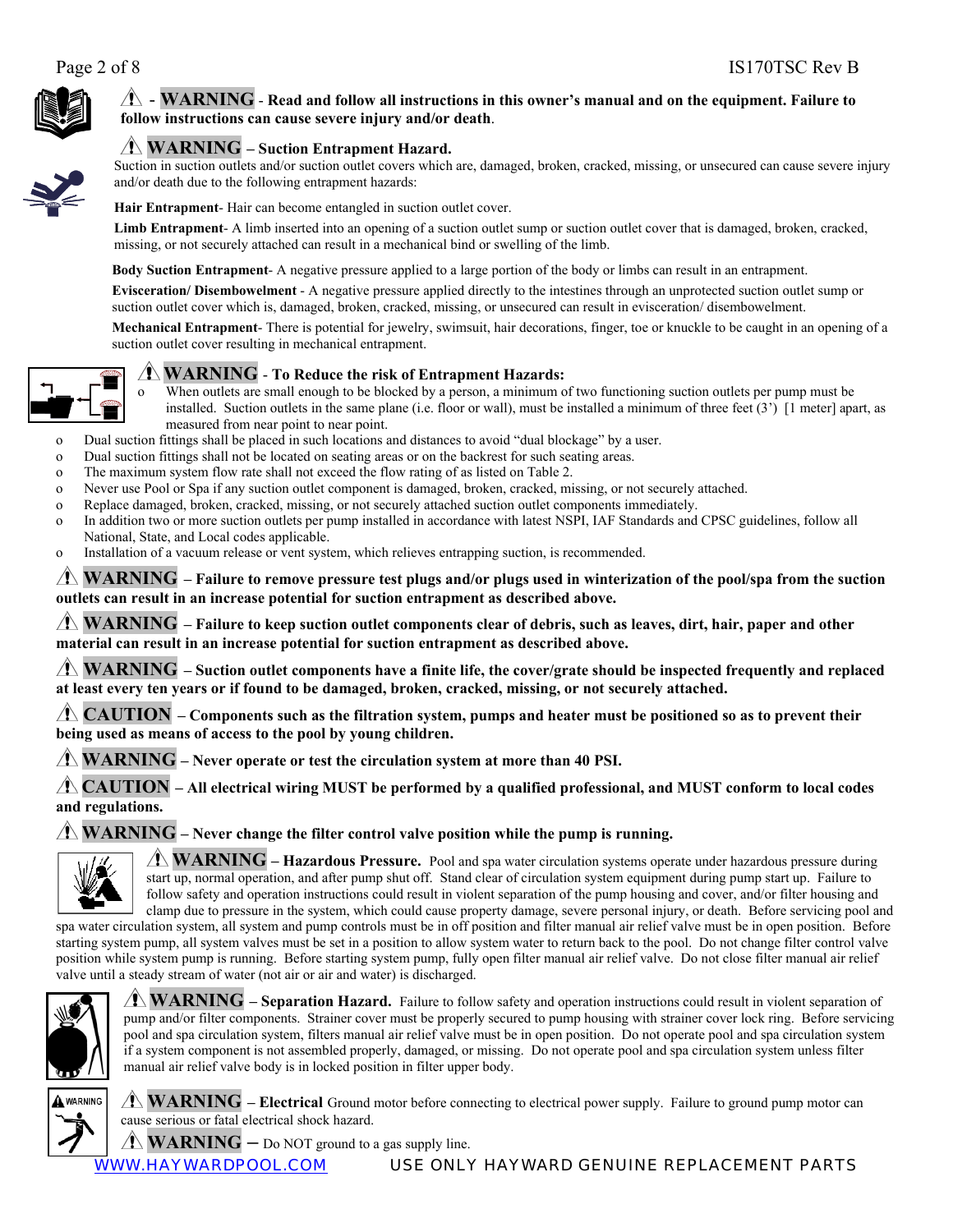**WARNING** – To avoid dangerous or fatal electrical shock, turn OFF power to motor before working on electrical connections.

**WARNING** – Failure to bond pump to pool structure will increase risk for electrocution and could result in injury or death. To reduce the risk of electric shock, see installation instructions and consult a professional electrician on how to bond pump. Also, contact a licensed electrician for information on local electrical codes for bonding requirements.

Your Hayward Pro Series high-rate sand filter is a high performance, totally corrosion-proof filter that blends superior flow characteristics and features with ease of operation. It represents the very latest in high-rate sand filter technology. It is virtually foolproof in design and operation and when installed, operated and maintained according to instructions, your filter will produce clear, sparkling water with only minimal attention and care.

#### **HOW IT WORKS**

Your filter uses special filter sand to remove dirt particles from pool water. Filter sand is loaded into the filter tank and functions as the permanent dirt removing media. The pool water, which contains suspended dirt particles, is pumped through your piping system and is automatically directed by the patented filter control valve to the top of the filter tank. As the pool water is pumped through the filter sand, dirt particles are trapped by the sand bed, and filtered out. The cleaned pool water is returned from the bottom of the filter tank, through the control valve and back to the pool through the piping system. This entire sequence is continuous and automatic and provides total recirculation of pool water through your filter and piping system.

After a period of time, the accumulated dirt in the filter causes a resistance to flow, and the flow diminishes. This means it is time to clean (backwash) your filter. With the control valve in the backwash position, the water flow is automatically reversed through the filter so that it is directed to the bottom of the tank, up through the sand, flushing the previously trapped dirt and debris out the waste line. Once the filter is backwashed (cleaned) of dirt, the control valve is manually resequenced to Rinse, and then Filter, to resume normal filtering.

#### **INSTALLATION**

Only simple tools (screwdriver and wrenches), plus pipe sealant for plastic adapters, are required to install and/or service the filter.

- 1. The filter system should be installed, not more than 6 feet above pool water level, on *a level* concrete slab, very firm ground, or equivalent, as recommended by your pool dealer. Position the filter so that the piping connections, control valve and winter drain are convenient and accessible for operation, service and winterizing.
- 2. Assemble pump and pump mounting base, No. S160TPAK1, or S160TPAK3 (if supplied) to the filter according to instructions packed with the base.
- 3. Loading sand media. Filter sand media is loaded through the top opening of the filter.
	- a. Loosen flange clamp and remove Filter Control Valve (if previously installed).
	- b. Cap internal pipe with sand shield to prevent sand from entering it. Be sure pipe is securely in place in bottom underdrain hub.
	- c. We recommend filling tank approximately 1/2 way with water to provide a cushioning effect when the filter sand is poured in. This helps protect the underdrain laterals from excessive shock. (Be sure the winter drain cap is securely in place on drain pipe).

#### **NOTE: Check to confirm all laterals are in the down position before loading with sand. (See Figure A.)**

- d. Carefully pour in correct amount and grade of filter sand, as specified on Table 1. (Be sure center pipe remains centered in opening). Sand surface should be leveled and should come to within 6" of the top of the filter tank. Remove sand shield from internal pipe.
- 4. Assemble Filter Control Valve to filter tank.
	- a. Loosely pre-assemble both halves of the clamp with one screw and one nut, turning the nut 2 or 3 turns. Do not tighten. Wipe filter flange clean.
	- b. Insert Filter Control Valve (with valve/flange 0-ring in place) into the tank neck, taking care that the center pipe slips into the hole in the bottom of the valve. Install clamp around tank and valve flange and assemble second screw and nut. Tighten just enough so that the valve may be rotated on tank for final positioning.
	- c. Wrap two turns of Teflon pipe sealant tape manufactured for plastic pipe on the  $\frac{1}{4}$ " NPT male end of gauge. Carefully screw pressure gauge, into 1/4"NPT tapped hole in valve body. Do not over tighten.
	- d. Connect pump to control valve opening marked PUMP according to instructions. After connections are made, tighten valve flange clamp with screwdriver, tapping around clamp with screwdriver handle to help seat valve flange clamp.
- 5. Make return to pool pipe connection to control valve opening marked RETURN and complete other necessary plumbing connections, suction lines to pump, waste, etc.
- 6. Make electrical connections to pump per pump instructions.
- 7. To prevent water leakage, be sure winter drain cap is securely in place and all pipe connections are tight.

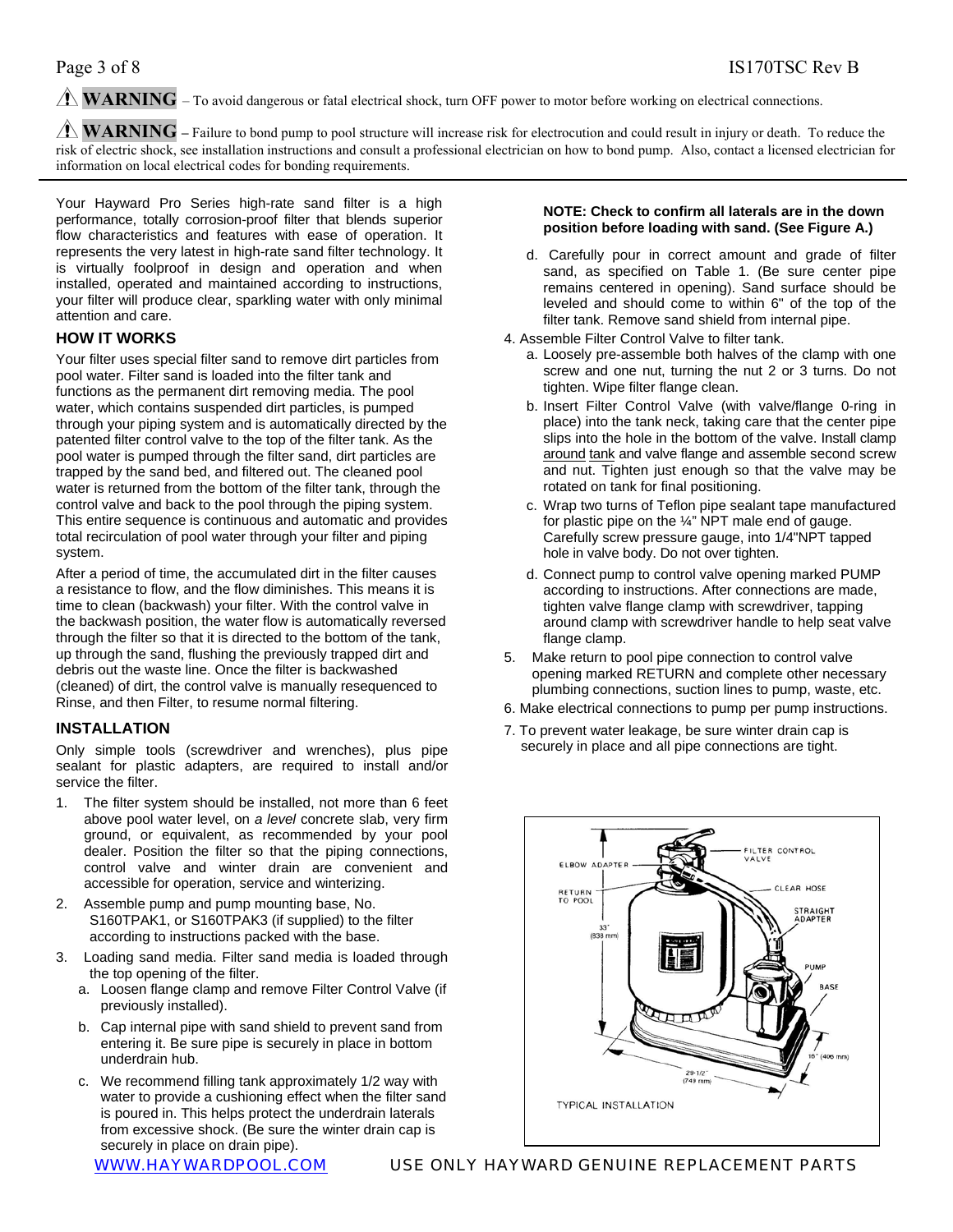- 1. Be sure correct amount of filter sand media is in tank and that all connections have been made and are secure.
- 2. Depress Vari-Flo control valve handle and rotate to BACKWASH\* position. (To prevent damage to control valve seal, always depress handle before turning.)
- 3. Prime and start pump according to pump instructions (be sure all suction and return lines are open), allowing the filter tank to fill with water.



### **WARNING: ALL SUCTION AND DISCHARGE VALVES MUST BE OPEN WHEN STARTING THE SYSTEM. FAILURE TO DO SO COULD CAUSE SEVERE PERSONAL INJURY.**

Once water flow is steady out the waste line, run the pump for at least 2 minutes. The initial back-washing of the filter is recommended to remove any impurities or fine sand particles in the sand media.

- 4. Turn pump off and set valve to RINSE position. Start pump and operate until water in sight glass is clear—about 1/2 to 1 minute. Turn pump off, set valve to FILTER position and restart pump. Your filter is now operating in the normal filter mode, filtering particles from the pool water.
- 5. Adjust pool suction and return valves to achieve desired flow. Check system and filter for water leaks and tighten connections, bolts, nuts, as required.
- 6. Note the initial pressure gauge reading when the filter is clean. (It will vary from pool to pool depending upon the pump and general piping system). As the filter removes dirt and impurities from the pool water, the accumulation in the filter will cause the pressure to rise and flow to diminish. When the pressure gauge reading is 8-10 PSI (0.55-0.69 BAR) higher than the initial "clean" pressure you noted, it is time to backwash (clean) the filter (see BACKWASH under Filter Control Valve Functions.)

**NOTE: During initial clean-up of the pool water it may be necessary to backwash frequently due to the unusually heavy initial dirt load in the water.** 

#### **KEEP SAFETY LABELS IN GOOD CONDITION AND REPLACE IF MISSING OR DAMAGED.**

**IMPORTANT: To prevent unnecessary strain on piping system and valving, always shut off pump before switching Filter Control Valve positions.**

To prevent damage to the pump and filter and for proper operation of the system, clean pump strainer and skimmer baskets regularly.

### **FILTER CONTROL VALVE FUNCTIONS**

**FILTER**—Set valve to FILTER for normal filtering. Also use for regular vacuuming.

**BACKWASH**—For cleaning filter. When filter pressure gauge rises 8-10 PSI (0.55-0.69 BAR) above start-up (clean pressure):

Stop the pump, set valve to BACKWASH. Start pump and backwash until water in sight glass is clear. Approximately 2 minutes or less depending on dirt accumulation. Proceed to RINSE.

**RINSE—**After backwashing, with pump off, set valve to RINSE. Start pump and operate for about 1/2 to 1 minute. This ensures that all dirty water from backwashing is rinsed out of the filter to waste, preventing possible return to the pool. Stop pump, set valve to FILTER, and start pump for normal filtering.

**WASTE—**To bypass filter for draining or lowering water level and for vacuuming heavy debris directly to waste. **RECIRCULATE**—Water is recirculated through the pool system, bypassing the filter.

**CLOSED**—Shuts off flow from pump to filter.

VACUUMING—Vacuuming can be performed directly into the filter. When vacuuming heavy debris loads, set valve to WASTE position to bypass the filter and vacuum directly out to waste.

#### **WINTERIZING**

- 1. Completely drain tank by unscrewing drain cap at base of filter tank. Leave cap off during winter.
- 2. Depress Vari-Flo control valve handle and rotate so as to set pointer on valve top between any two positions. This will allow water to drain from the valve. Leave valve in this "inactive" position.

3. Drain and winterize pump according to pump instructions.

#### **SERVICE** & **REPAIRS**

Consult your local authorized *Hayward* dealer or service center. No returns may be made directly to the factory without the expressed authorization of Hayward Pool Products, Inc.

### **PLEASE REALIZE.. .**

Pure, clear swimming pool water is a combination of two factors—adequate filtration and proper water chemistry balance. One without the other will not give the clean water you desire.

Your filter system is designed for continuous operation. However, this is not necessary for most swimming pools. You can determine your filter operation schedule based on your pool size and usage. Be sure to operate your filtration system long enough each day to obtain at least one complete turnover of your pool water.

To properly sanitize your pool, maintain a free chlorine level of 1 to 3 ppm and a pH range of 7.2 to 7.6. Insufficient chlorine or an out of balance pH level will permit algae and bacteria to grow in your pool and make it difficult for your filter to properly clean the pool water.

**\***NOTE: For new concrete or gunite pools, or where there is a large amount of plaster dust or debris—start filter in FILTER position (not BACKWASH) to prevent clogging of underdrain laterals.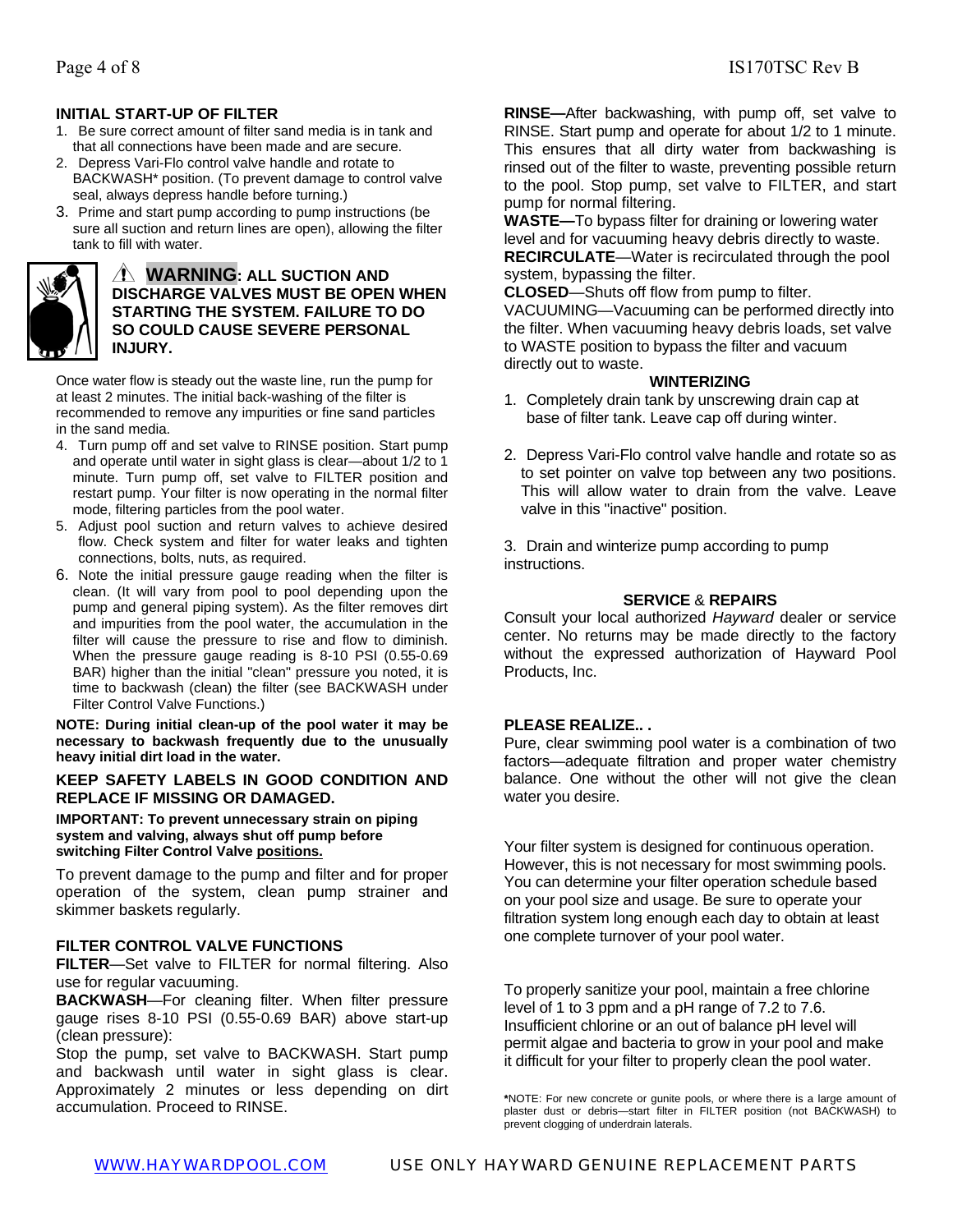| <b>MODEL</b> |     | <b>EFFECTIVE</b>                 | <b>DESIGN</b>    |     |                                   | <b>MAXIMUM</b> |             |             | <b>REQUIRED CLEARANCE</b> |     |                      | <b>MEDIA REQUIRED</b> |    |
|--------------|-----|----------------------------------|------------------|-----|-----------------------------------|----------------|-------------|-------------|---------------------------|-----|----------------------|-----------------------|----|
| NO.          |     | <b>FILTRATION</b><br><b>AREA</b> | <b>FLOW RATE</b> |     | <b>WORKING</b><br><b>PRESSURE</b> |                |             | <b>SIDE</b> | <b>ABOVE</b>              |     | <b>TYPE</b>          | <b>AMOUNT</b>         |    |
|              | FT. | $M^2$                            | <b>GPM</b>       | ∟PM | PSI                               | <b>BAR</b>     | <b>INCH</b> | MМ          | <b>INCH</b>               | МM  | <b>FILTER SAND**</b> | LBS                   | KG |
| S170TSCP     | .5  | 0.14                             | 38               | 144 | 50                                | 3.45           | 18          | 460         | 18                        | 460 | $0.45 - 0.55$ mm     | 100                   | 45 |
| S190TSCP     | .8  | 0.17                             | 45               | 170 | 50                                | 3.45           | 18          | 460         | 18                        | 460 | $0.45 - 0.55$ mm     | 175                   | 80 |

## SPECIFICATIONS

**TABLE 1** 

\*\*Also known as No. 20 Silica Sand.

Parts Diagram

| <b>FIGURE A</b> |  |
|-----------------|--|

| Ref<br><b>No</b> | Part No         | <b>Description</b>                 | NO.<br>REQ'D   |
|------------------|-----------------|------------------------------------|----------------|
| 1                | SP0714T         | <b>Multiport Valve</b>             | 1              |
| $\overline{2}$   | ECX27081        | Pressure Gauge                     | 1              |
| 3                | GMX600F         | Valve/Tank O-Ring                  | 1              |
| 4                | GMX600N         | Flange Clamp (Valve-Tank)          | 1              |
| 5                | SX202S          | Sand Shield                        | 1              |
| 6                | SX164DA         | Lateral Assembly W/Pipe (S170TSCP) | 1              |
|                  | <b>SX180DA2</b> | Lateral Assembly W/Pipe (S190TSCP) | 1              |
| $\overline{7}$   | DPX10298        | Filter Tank (S170TSCP)             | 1              |
|                  | S180AAB         | Filter Tank (S190TSCP)             | 1              |
| 8                | <b>SX200ON</b>  | Lateral-One Piece                  | 10             |
|                  | SX200O          | Lateral Screw on (Prior 2005)      |                |
| 9a               | SX180HG         | Drain Cap Assy (1 5/16" Dia)       |                |
| 9b               | <b>SX180LA</b>  | Drain Cap Assy (1 3/4" Dia)        | 1              |
| 10               | <b>SX180K</b>   | <b>System Mounting Base</b>        | 1              |
| 11               | SPX11050Z4      | 1 1/2" Elbow Adapter               | 1              |
| 12               | SPX1091Z2       | 1 1/2" Straight Hose Adapter       | 1              |
| 13               | SX160Z3         | Hose                               | 1              |
| 14               | <b>ECX18028</b> | Hose Clamp                         | $\overline{2}$ |
| 15               | <b>ECX1108A</b> | 5/16" X 3/4" Mounting Screw Kit    | $\overline{2}$ |
| 16               |                 | Pump                               | 1              |
| 17a              | SPX1500WA       | 6' Cord Set                        | 1              |
| 17 <sub>b</sub>  | SPX1500WA1      | 3' Cord Set                        |                |

NOTE: The system Base has provisions for mounting optional timer and optional Hayward chlorine feeder



**FIGURE B**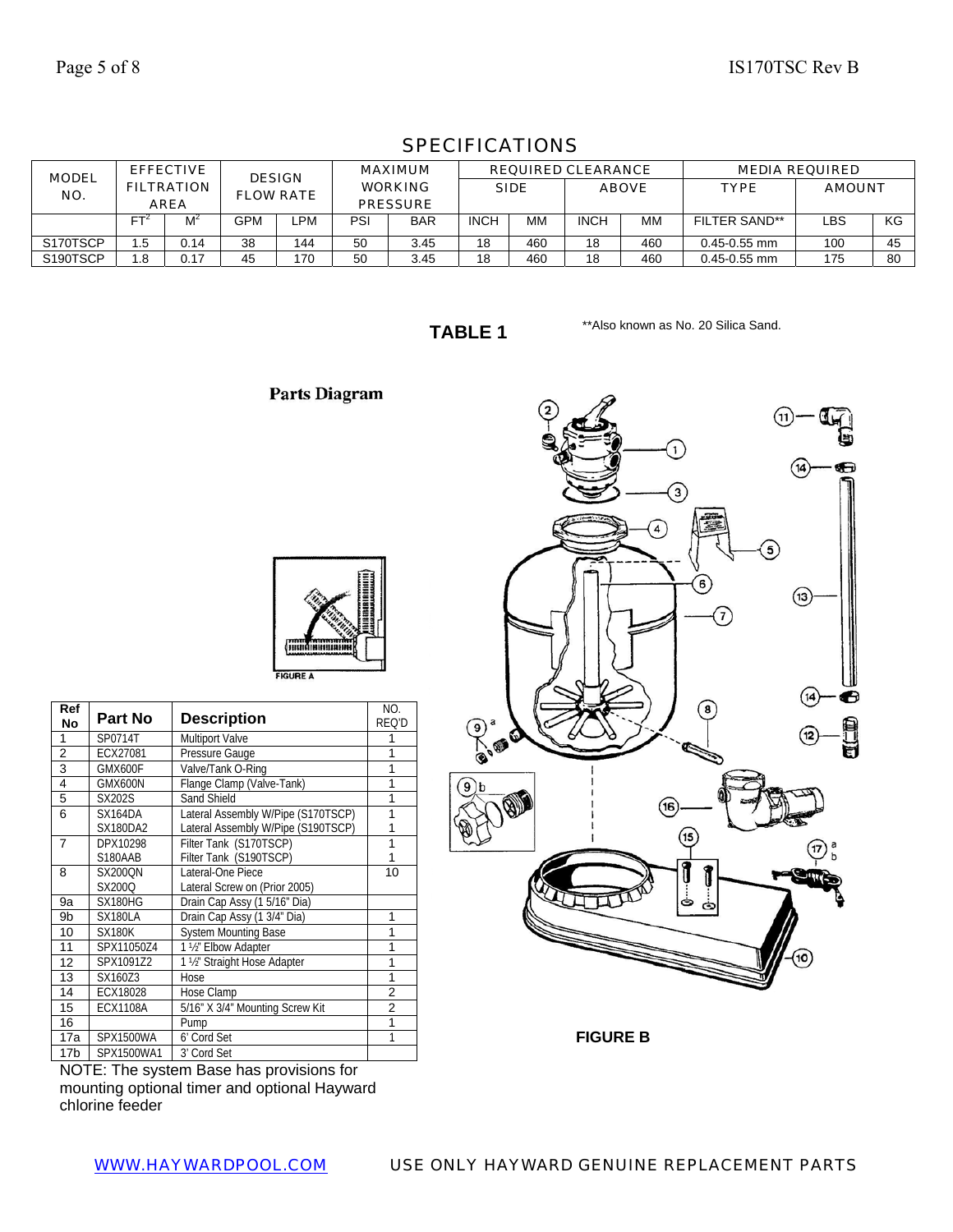#### MAXIMUM RECOMMENDED SYSTEM FLOW RATE BY PIPE SIZE Pipe Size Flow rate [mm] GPM [Liter/Min] Pipe Size Flow rate [mm] GPM [Liter/Min] Pipe Size [mm] Flow rate GPM [Liter/Min]  $1"$ [32] 20 [75]  $1\frac{1}{2}$ [50] [170] 45  $2\frac{1}{2}$ [75] 110 [415]  $1\frac{1}{4}$ [40] 30 [110]  $2"$ [63] 80 [300] 3" [90] 160 [600] **TABLE 2**

## **PRODUCT REGISTRATION**

(Retain For Your Records)

DATE OF INSTALLATION

PURCHASED FROM \_\_\_\_\_\_\_\_\_\_\_\_\_\_\_\_\_\_\_\_\_\_\_

**MODEL SERIAL NUMBER** 

**▲Retain this Warranty Certificate in a safe and convenient location for your records.**

## **PROBLEM SOLVING LIST**

|               | <b>LOW WATER FLOW</b>                                                                | <b>SHORT FILTER CYCLES</b>                                                        | <b>POOL WATER WON'T CLEAR UP</b>                                                |
|---------------|--------------------------------------------------------------------------------------|-----------------------------------------------------------------------------------|---------------------------------------------------------------------------------|
| <b>REMEDY</b> | 1. Check skimmer and pump<br>strainer baskets for debris.                            | 1. Check for algae in pool and<br>superchlorinate as required.                    | 1. Check chlorine, pH and total<br>alkalinity levels and adjust<br>as required. |
|               | 2. Check for restrictions in<br>intake and discharge lines.                          | 2. Be sure chlorine and pH<br>levels are in proper range<br>(adjust as required). | 2. Be sure flow rate through<br>filter is sufficient.                           |
|               | 3. Check for air leak in intake<br>line (indicated by bubbles<br>returning to pool). | 3. Check surface of filter sand<br>for crusting or caking                         | 3. Operate filter for longer periods.                                           |
|               | 4. Backwash filter.                                                                  | (remove 1 " of sand if<br>necessary).                                             | 4. Be sure Vari-Flo valve is set<br>on "Filter" position.                       |

## **POOL CHEMISTRY GUIDELINES**

|                                               |                  | <b>ACTION REQUIRED TO CORRECT POOL CHEMISTRY</b> |                                                                                                      |  |
|-----------------------------------------------|------------------|--------------------------------------------------|------------------------------------------------------------------------------------------------------|--|
| <b>SUGGESTED POOL CHEMISTRY LEVELS</b>        |                  | <b>TO RAISE</b>                                  | <b>TO LOWER</b>                                                                                      |  |
| pH                                            | 7.2 to 7.6       | Add Soda Ash                                     | Add Muriatic Acid or Sodium Bisulphate                                                               |  |
| <b>TOTAL ALKALINITY</b>                       | 100 to 130 ppm   | Add Sodium Bicarbonate                           | <b>Add Muriatic Acid</b>                                                                             |  |
| CHLORINE (UNSTABILIZED)                       | $0.3$ to 1.0 ppm | Add Chlorine Chemical                            | No action - chlorine will naturally dissipate                                                        |  |
| <b>CHLORINE (STABILIZED)</b>                  | 1.0 to 3.0 ppm   | <b>Add Chlorine Chemical</b>                     | No action - chlorine will naturally dissipate                                                        |  |
| <b>CHLORINE STABILIZER</b><br>(Cyanuric Acid) | 40 to 70 ppm     | Add Stabilizer                                   | Dilution - partially drain & refill pool with water<br>that has not been treated with Cyanuric Acid. |  |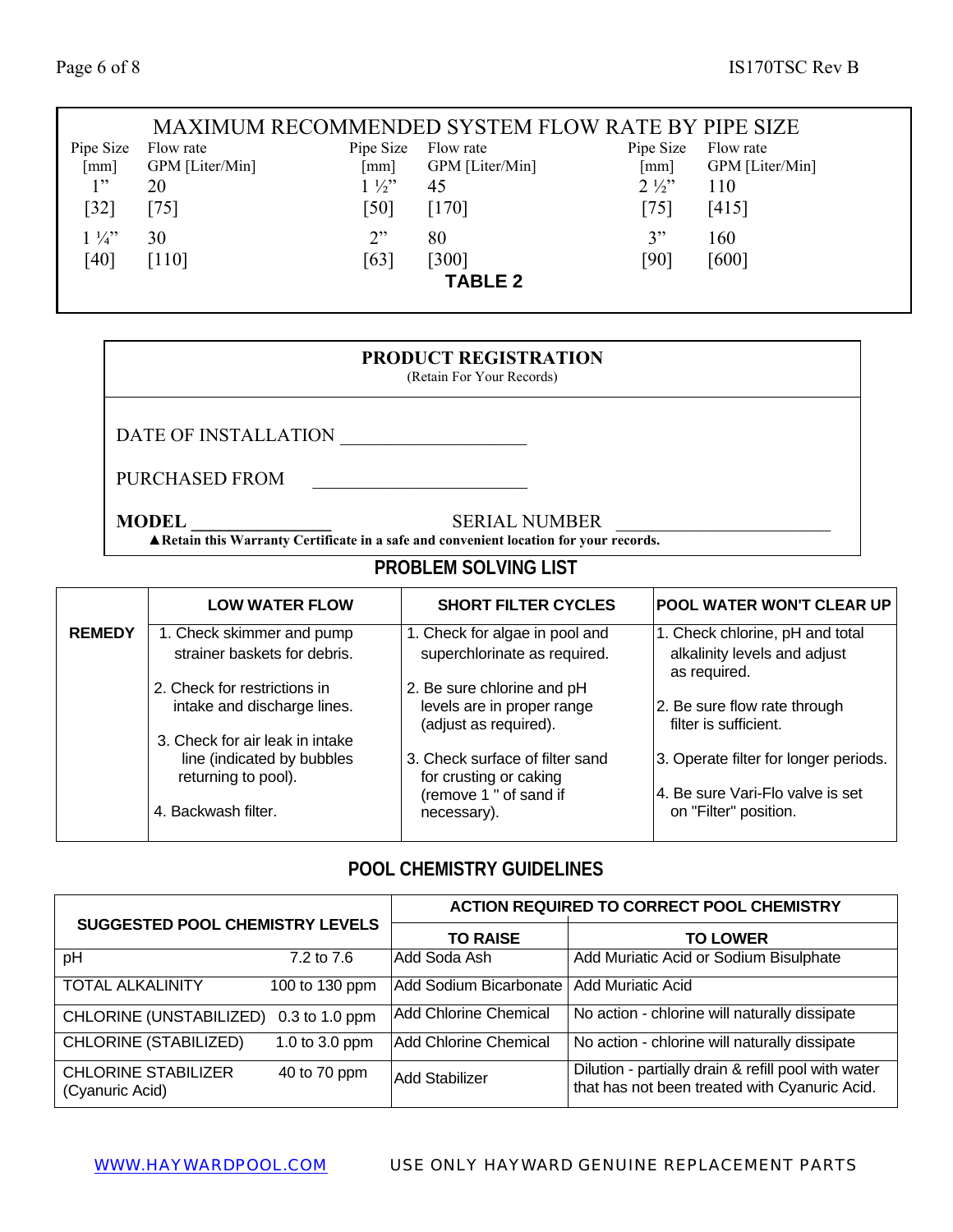| WWW.HAYWARDPOOL.COM |
|---------------------|
|---------------------|

#### USE ONLY HAYWARD GENUINE REPLACEMENT PARTS

| <b>Dream Line LIMITED WARRANTY</b>                                                                                                                                                                                                                                                                                                                                                                                                       |                                                                                  |
|------------------------------------------------------------------------------------------------------------------------------------------------------------------------------------------------------------------------------------------------------------------------------------------------------------------------------------------------------------------------------------------------------------------------------------------|----------------------------------------------------------------------------------|
| This equipment was inspected before shipment from our plant. To original purchasers of this equipment,<br>Hayward Pool Products, Inc., 620 Division Street, Elizabeth, New Jersey, warrants its products free from<br>defects in materials and workmanship for a period of $\overline{ONE}$ (1) year from the date of purchase.                                                                                                          |                                                                                  |
| Parts which fail or become defective during the warranty period, except as a result of freezing, negligence,<br>improper installation, use, or care, shall be repaired or replaced, at our option, without charge, within 90 days of<br>the receipt of defective product, barring unforeseen delays.                                                                                                                                     |                                                                                  |
| To obtain warranty replacements or repair, defective components or parts should be returned, transportation<br>paid, to the place of purchase, or to the nearest authorized Hayward service center. For further Hayward dealer<br>or service center information, contact Hayward customer service department. No returns may be made directly<br>to the factory without the express written authorization of Hayward Pool Products, Inc. |                                                                                  |
| To original purchasers of this equipment, Hayward Pool Products, Inc. warrants its vacuum release systems to<br>be free from defects in materials and workmanship for a period of $\overline{ONE}$ (1) year from the date of purchase.                                                                                                                                                                                                   |                                                                                  |
| Filters which become defective during the warranty period, except as a result of freezing, negligence, improper<br>installation, use or care, shall be repaired or replaced, at our option, without charge.                                                                                                                                                                                                                              |                                                                                  |
| All other conditions and terms of the standard warranty apply.                                                                                                                                                                                                                                                                                                                                                                           |                                                                                  |
| Hayward shall not be responsible for cartage, removal and/or reinstallation labor or any other such costs<br>incurred in obtaining warranty replacements.                                                                                                                                                                                                                                                                                |                                                                                  |
| The Hayward Pool Products warranty does not apply to components manufactured by others. For such<br>products, the warranty established by the respective manufacturer will apply.                                                                                                                                                                                                                                                        |                                                                                  |
| Some states do not allow a limitation on how long an implied warranty lasts, or the exclusion or limitation of<br>incidental or consequential damages, so the above limitation or exclusion may not apply to you.                                                                                                                                                                                                                        |                                                                                  |
| This warranty gives you specific legal rights, and you may also have other rights, which vary from state to state.                                                                                                                                                                                                                                                                                                                       |                                                                                  |
| *Supersedes all previous publications.                                                                                                                                                                                                                                                                                                                                                                                                   | Hayward Pool Products, Inc.<br><b>620 Division Street</b><br>Elizabeth, NJ 07207 |

© Haywar All rights reserved.

| ־חר<br>'lizahath<br>A ffn '<br>Produ<br>- Inc<br>7337 O.P.C<br>' Jeni |
|-----------------------------------------------------------------------|

| Dream Line                                    | Mail to: Hayward Pool Products, Inc., 620 Division Street, Elizabeth, NJ 07207, Attn: Warranty Dept.<br><b>Warranty Registration Card</b> |
|-----------------------------------------------|-------------------------------------------------------------------------------------------------------------------------------------------|
|                                               | <b>Years pool has been in service</b> $\Box$ less than $1 \Box 1-3 \Box 3-5 \Box 5-10$                                                    |
|                                               |                                                                                                                                           |
|                                               |                                                                                                                                           |
|                                               |                                                                                                                                           |
|                                               |                                                                                                                                           |
| Product Serial No.                            |                                                                                                                                           |
| $\Box$ New Installation<br>$\Box$ Replacement | Please send me more information on these other<br>products from Hayward:                                                                  |
| <b>Type of In-Ground Pool:</b>                | $\Box$ Pump $\Box$ Filter $\Box$ Automatic Pool Cleaner<br>$\Box$ Light                                                                   |
| $\Box$ Vinyl $\Box$ Fiberglass $\Box$ Gunite  | $\Box$ Skimmer<br>$\Box$ Chlorinator<br>$\Box$ Heater $\Box$ Heat Pump                                                                    |
|                                               | $\Box$ Salt/Chlorine Generator $\Box$ Controls<br>$\ldots -$                                                                              |

司